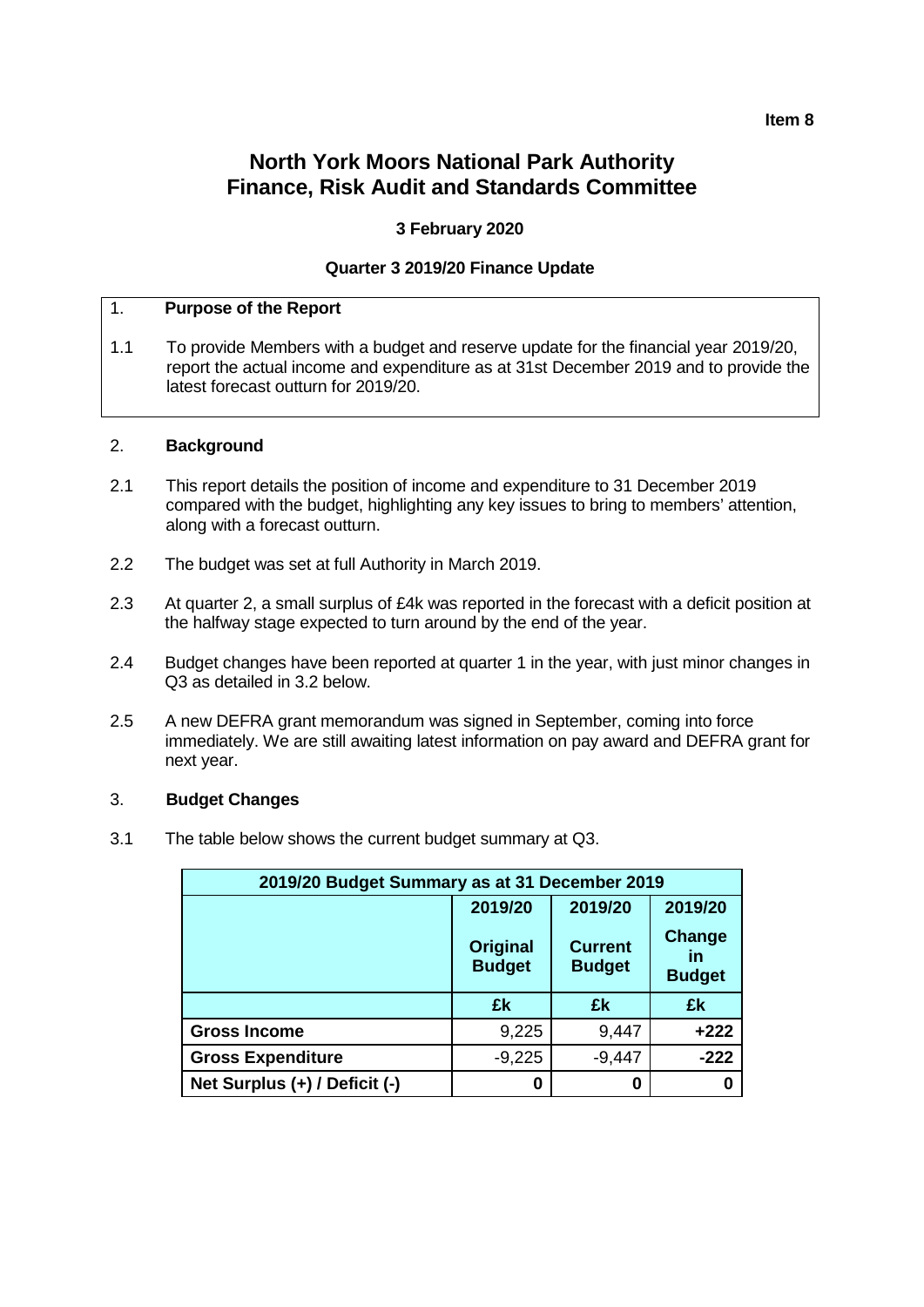3.2 The budget for both income and expenditure has been reduced by £45k. There is no bottom line impact. This is for the following externally funded areas:-

| <b>National Trails</b> | -6    | <b>Final Grant notification</b> |
|------------------------|-------|---------------------------------|
| <b>LEADER</b>          | $-24$ | Project finished early          |
|                        |       | Scheme slipped to               |
| <b>WEG</b>             | -49   | 2020/21                         |
|                        |       | Finalised grant from            |
| <b>YERT</b>            | 15    | <b>CABA</b>                     |
| <b>ELMS</b>            | 19    | New grant from DEFRA            |
| Total                  | -45   |                                 |

## 4. **Financial Performance Overview**

4.1 The table below summarises the current position as at 31<sup>st</sup> December 2019.

|                                             | <b>Profile</b><br><b>Budget</b> | <b>Year to Date</b><br><b>Actual</b> | <b>Year to</b><br><b>Date</b><br><b>Variance</b> | <b>Full</b><br>Year<br><b>Current</b><br><b>Budget</b> | <b>Full Year</b><br><b>Forecast</b><br><b>Outturn</b> | <b>Full</b><br>Year<br><b>Variance</b> |
|---------------------------------------------|---------------------------------|--------------------------------------|--------------------------------------------------|--------------------------------------------------------|-------------------------------------------------------|----------------------------------------|
|                                             | <b>Dec-19</b>                   | <b>Dec-19</b>                        | <b>Dec-19</b>                                    | <b>Mar-20</b>                                          | <b>Mar-20</b>                                         | <b>Mar-20</b>                          |
| <b>Income</b>                               |                                 |                                      |                                                  |                                                        |                                                       |                                        |
| Earned &<br>External<br>Income              | 1,955                           | 2,100                                | 145                                              | 3,403                                                  | 3,549                                                 | 146                                    |
| <b>NPG Grant</b><br>Income                  | 3,286                           | 3,286                                | $\bf{0}$                                         | 4,382                                                  | 4,382                                                 | $\bf{0}$                               |
| S106<br>Compensation<br>& Mitigation        | 1,662                           | 1,523                                | $-139$                                           | 1,662                                                  | 1,523                                                 | $-139$                                 |
| <b>Total Income</b>                         | 6,903                           | 6,909                                | 6                                                | 9,447                                                  | 9,454                                                 | $\overline{7}$                         |
|                                             |                                 |                                      |                                                  |                                                        |                                                       |                                        |
| <b>Expenditure</b>                          |                                 |                                      |                                                  |                                                        |                                                       |                                        |
| Core<br>Expenditure                         | $-5,298$                        | $-5,037$                             | 261                                              | $-7,785$                                               | $-7,805$                                              | $-20$                                  |
| S106<br>Compensation<br>& Mitigation        | $-1153$                         | $-801$                               | 352                                              | $-1,662$                                               | $-1,523$                                              | 139                                    |
| <b>Total</b><br><b>Expenditure</b>          | $-6,451$                        | $-5,838$                             | 613                                              | $-9,447$                                               | $-9,328$                                              | 119                                    |
| <b>Net Surplus</b><br>$(+)$ / Deficit $(-)$ |                                 |                                      | 619                                              |                                                        |                                                       | 126                                    |

- 4.2 The numbers indicate a £619k surplus in the year to date. This contains timing on S106 and externally funded projects and an underspend on Connectivity at Q3. More details on S106 can be found in section 7.
- 4.3 Currently it is expected that there will be a surplus of £126k by the year end due to areas where budgets have been purposefully held in order to provide short term support for the 2020/21 budget in light of the unknown settlement and pay award. These are primarily within connectivity, local plan, planning fees and contracted in costs.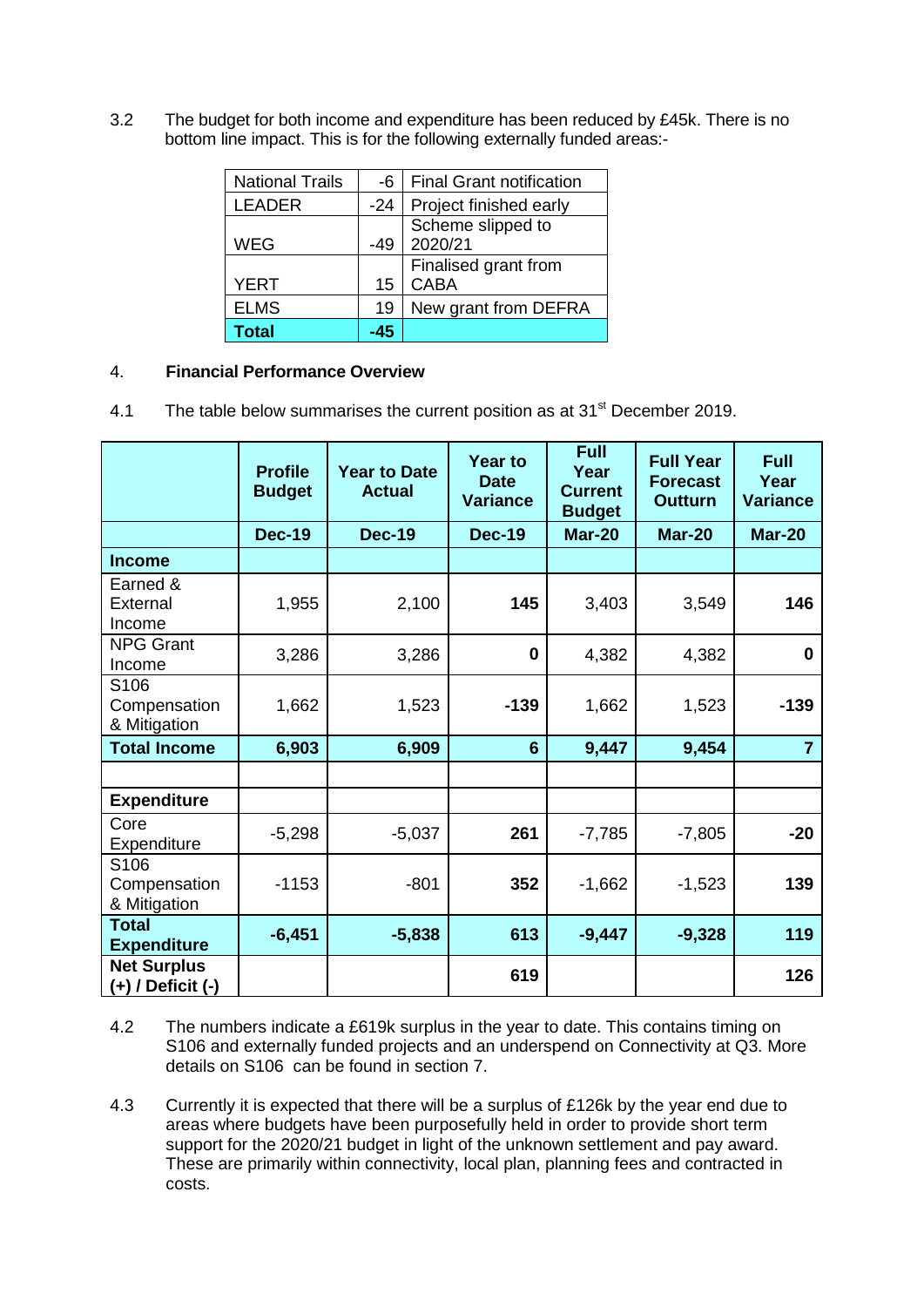4.4 Key areas of income and expenditure variances that are not timing are detailed below with additional detail in appendices 1 and 2.

## 5. **Income Forecast**

- 5.1 Income is currently £6k higher than the profile budget at the end of quarter 3 and is forecast to be £7k higher at the end of the year. S106 income is expected to be lower by the year end (see section 7) whilst earned and external funding income is expected to exceed budget.
- 5.2 Excluding S106, income is expected to be £146k higher than budgeted, the key earned income streams are illustrated below.

| <b>Earned</b><br><b>Income</b> | <b>Profile</b><br><b>Budget</b> | <b>Year to</b><br><b>Date</b><br><b>Actual</b> | <b>Year to</b><br><b>Date</b><br><b>Variance</b> | <b>Full Year</b><br><b>Current</b><br><b>Budget</b> | <b>Full Year</b><br><b>Forecast</b><br><b>Outturn</b> | <b>Full</b><br>Year<br><b>Variance</b> |
|--------------------------------|---------------------------------|------------------------------------------------|--------------------------------------------------|-----------------------------------------------------|-------------------------------------------------------|----------------------------------------|
|                                | <b>Dec-19</b>                   | <b>Dec-19</b>                                  | <b>Dec-19</b>                                    | <b>Mar-20</b>                                       | <b>Mar-20</b>                                         | <b>Mar-20</b>                          |
|                                | £k                              | £k                                             | £k                                               | £k                                                  | £k                                                    | £k                                     |
| Car<br>Parking                 | 440                             | 397                                            | $-43$                                            | 511                                                 | 466                                                   | $-45$                                  |
| Visitor<br>Centres             | 169                             | 209                                            | 40                                               | 207                                                 | 247                                                   | 40                                     |
| Planning<br>Fees               | 201                             | 311                                            | 110                                              | 275                                                 | 399                                                   | 124                                    |
| Other                          | 334                             | 332                                            | $-2$                                             | 465                                                 | 468                                                   | 3                                      |
| <b>Total</b>                   | 1,144                           | 1,249                                          | 105                                              | 1,458                                               | 1,580                                                 | 122                                    |

5.3

- 5.4 Car park budgets continue to underperform and whilst the weather is a factor, further work is required to analyse performance across all car parks. The forecast reflects the income position at the end of November, although December has been £2k better than budget. Last year the final three months came in on budget despite lower income in the earlier months, so it is hoped that this year will see the same trend so no further deficit in Q4 has been forecast. This will be kept under review.
- 5.5 Conversely, the visitor centres retail offering continues to fare very well with a revised offering generating an additional £40k of sales with the Moors Centre performing particularly well. This will generate £15k of additional margin.
- 5.6 Planning application fees for quarter three are favourable to profiled budget by £110k. This is primarily due to receipt of a large planning application fee which exceeds the three year rolling average on which the budget is based. In addition, £42.6k has been received relating to recovery of costs from an enforcement case. It is worth noting that both the large application and enforcement case income also incur costs which are forecast within expenditure.
- 5.7 The gallery at The Moors Centre has had some excellent and very successful exhibitions again this year. There is timing in the year to date numbers, with commission still to come in relating to gallery sales, so overall sales net of commission is expected to come in on budget.
- 5.8 Lower sponsorship and third party income is expected to be offset by higher investment returns and increased income from the Levisham Estate.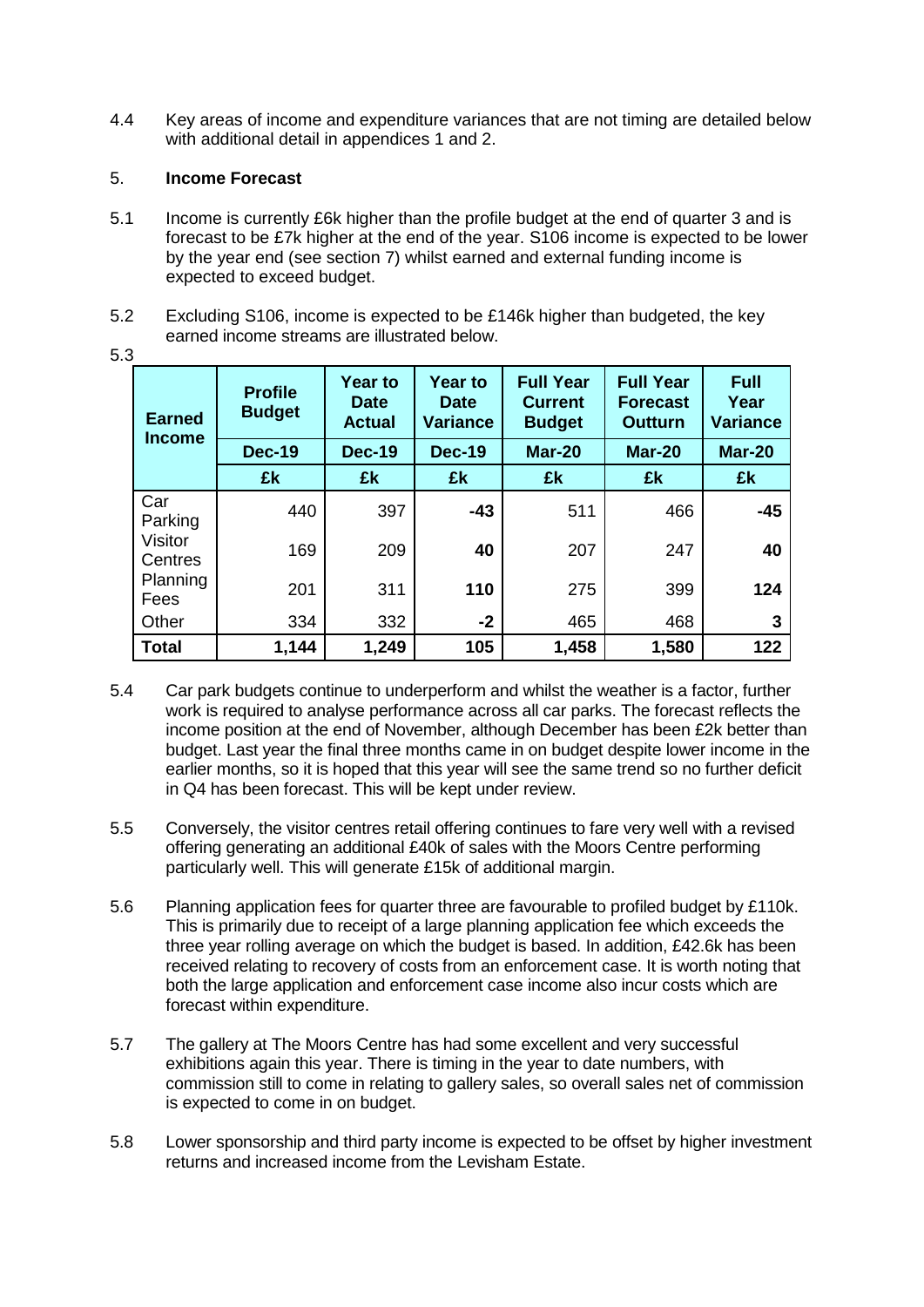## 6. **Expenditure Forecast**

- 6.1 Expenditure is below the profile budget by £261k at the end of quarter 3 but is expected to be £20k over budget by the end of the year. Larger non-timing variances are detailed below
	- Connectivity spend is under profile by £47k at the end of December. This budget was frozen until the outcome of the Land of Iron project was known. Whilst there is still a little uncertainty as to the outcome of this, it is expected that not all of this budget will be required and therefore £60k of this will be carried forward as a surplus to help mitigate against risk in the 2020/21 budget.
	- Local plan has made savings on staffing costs and the inspection taking less time than anticipated. This £15k underspend will also be used to help mitigate any potential risk from DEFRA grant freeze in the short term.
	- Contracted in services are below profile as some services have only just billed for the year. It is expected that there will be a £20k in year saving which will also be held to mitigate future risk.
	- An enforcement case and a large planning application have both generated additional expenditure to that which was budgeted with an additional £48k and £50k of additional spend respectively. These have associated income.
	- Staff costs which are by far the largest cost for the Authority are expected to come in on budget.
	- Visitor centre retail continues to out-perform budgets. Consequently there is additional cost but this has generated additional income and margin for the Authority.

## 7. **S106 – Polyhalite Update**

- 7.1 Expenditure in Q3 was lower than budget at £801k against £1,152k.
- 7.2 Some of the variance in expenditure is related to a payment of £110k to Visit England not yet being drawn down, the timing of the revised programme of spend related to the retained Welcome to Yorkshire Contribution and some timing for projects related to the suite of works scheduled under the Landscape & Ecology contribution. All of these activities are programmed to be complete before the end of **April** but there will be some inevitable carry over at the end of the Authority's **March** financial year.
- 7.3 Each of the s106 contributions must be spent within a time frame specified within the S106 agreement. For the archaeology contributions, this time frame is 3 years from receipt. One of the contributions was made to assimilate archaeological data collected as a result of the development into the archaeological record. The scope of this work is limited and is defined in the S106 agreement.
- 7.4 The first contribution made for Archaeology was £23,265. To date, expenditure from this contribution since May 2017 is £15,434. It is expected that the remainder of this sum will be spent between now and May 2020 on further archaeological survey work although this is dependent on the weather being suitable before ground nesting bird season starts. If the weather and species constraints mean that this money cannot be spent before May  $3<sup>rd</sup>$ , a figure of around £7,800 will need to be returned to Sirius under the S106 agreement terms.

## 8. **Reserves**

8.1 The opening reserves balance for 2019/20 is £2.656m and is detailed in the table below.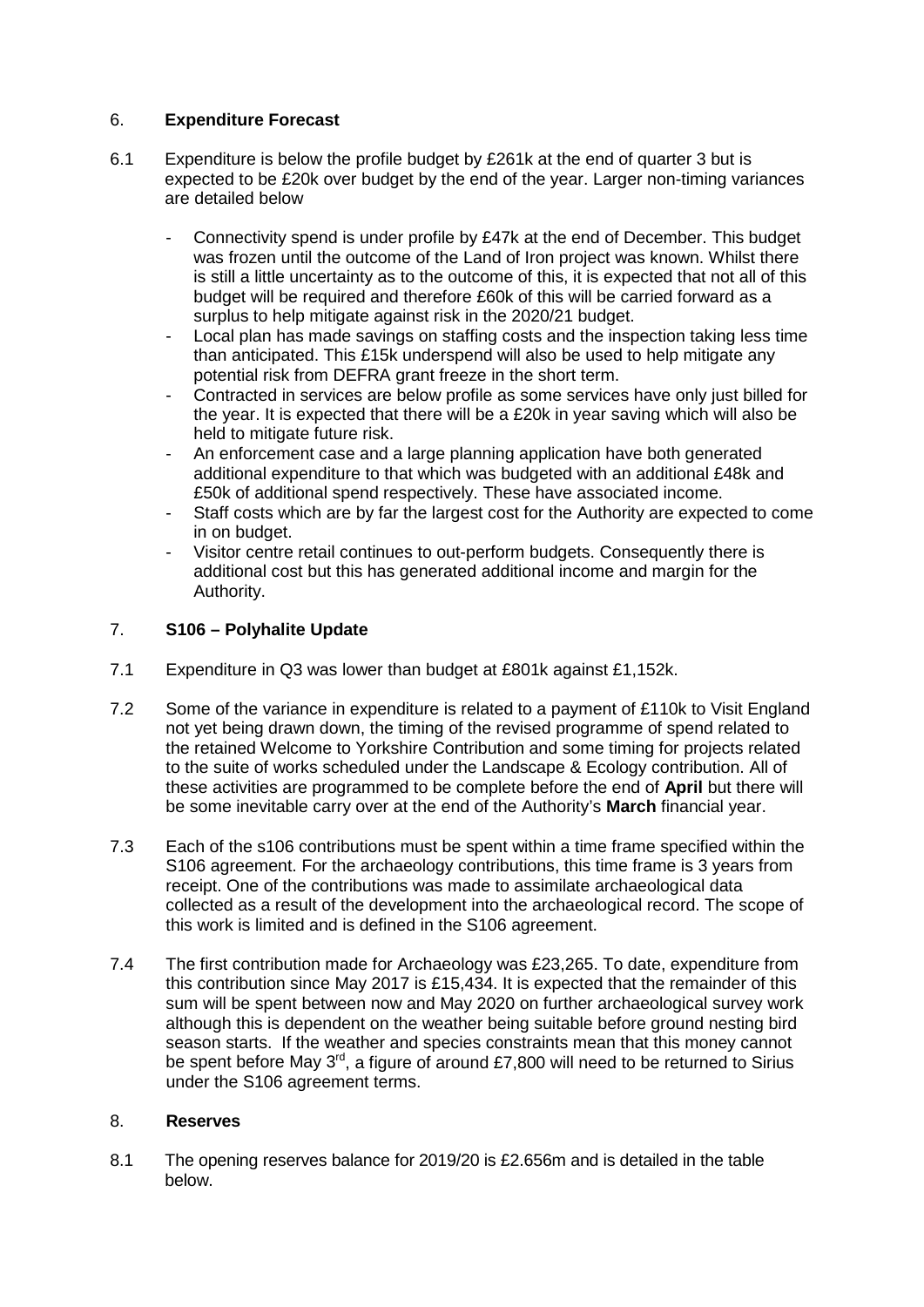| <b>Reserve Summary (£k)</b>                        | 2019/20<br><b>Opening</b><br><b>Position</b> | <b>Contribution</b><br>to<br>reserves | <b>Movement</b><br>in<br><b>Reserves</b><br>at Q3 | 2019/20<br><b>Current</b><br><b>Position</b> |
|----------------------------------------------------|----------------------------------------------|---------------------------------------|---------------------------------------------------|----------------------------------------------|
| <b>Emergency Reserve</b>                           | 320                                          |                                       | 65                                                | 385                                          |
| <b>TELI Grant in Advance and</b><br>Match Funding  | 463                                          |                                       | 0                                                 | 463                                          |
| <b>NYMHR Match Funding</b>                         | 30                                           |                                       | 0                                                 | 30                                           |
| Section 106 Reserve                                | 643                                          |                                       | 0                                                 | 643                                          |
| <b>National Trails Reserve</b>                     | 12                                           |                                       | $-12$                                             | 0                                            |
| <b>Restricted and Committed</b><br><b>Reserves</b> | 1,468                                        | 0                                     | 53                                                | 1,521                                        |
| Capital: Sutton Bank Visitor<br>Centre             | 338                                          |                                       | $-218$                                            | 120                                          |
| Capital: Vehicle and IT<br>Replacements            | 52                                           | 100                                   | $-66$                                             | 86                                           |
| Capital: Office Building Works                     | 287                                          |                                       | $-7$                                              | 280                                          |
| Projects: Ryevitalise Match<br>Funding             | 153                                          |                                       | 0                                                 | 153                                          |
| Projects : Asset Income<br>Generation              | 100                                          |                                       | $-13$                                             | 87                                           |
| <b>Committee Approved</b><br><b>Reserves</b>       | 930                                          | 100                                   | $-304$                                            | 726                                          |
| <b>General Unallocated Reserve</b>                 | 258                                          |                                       | $-65$                                             | 193                                          |
| <b>Total Reserve Balance</b>                       | 2,656                                        | 100                                   | $-316$                                            | 2,440                                        |

- 8.2 The vehicle and IT will spend as expected this year with the budgeted contribution ensuring the affordability of the longer term programme of spend.
- 8.3 The TEL, Rye and S106 reserves are made up of income in advance and match funding and will be balanced at the end of the year when the expenditure and income in advance is recalculated.
- 8.4 Planned works funded from reserves continue, with the funding of half the Car Park Sites post and office building works to increase capacity and improve crowded facilities for staff..

## 9. **Major Project Financial Updates**

## 9.1 **Land of Iron**

- 9.1.1 The majority of work under the Land of Iron programme is now complete or well underway. Key deliverables in Quarter 3 were the completion of building conservation work at Rosedale Iron Kilns and the installation of the external interpretation features. To the end of Quarter 3 2019/20 £2.8m has been spent since the programme started in April 2016. The full project value including non-cash contributions stands at £4.2m including the National Lottery Heritage Fund grant of £2.8m. Almost all of the remaining funding has been committed to upcoming works.
- 9.1.2 It is unlikely that any of the call on reserves for the project overspend risk will be needed for work on the Land of Iron programme. No significant unexpected issues have arisen on site and all changes to individual project budgets have been accommodated within the Land of Iron programme.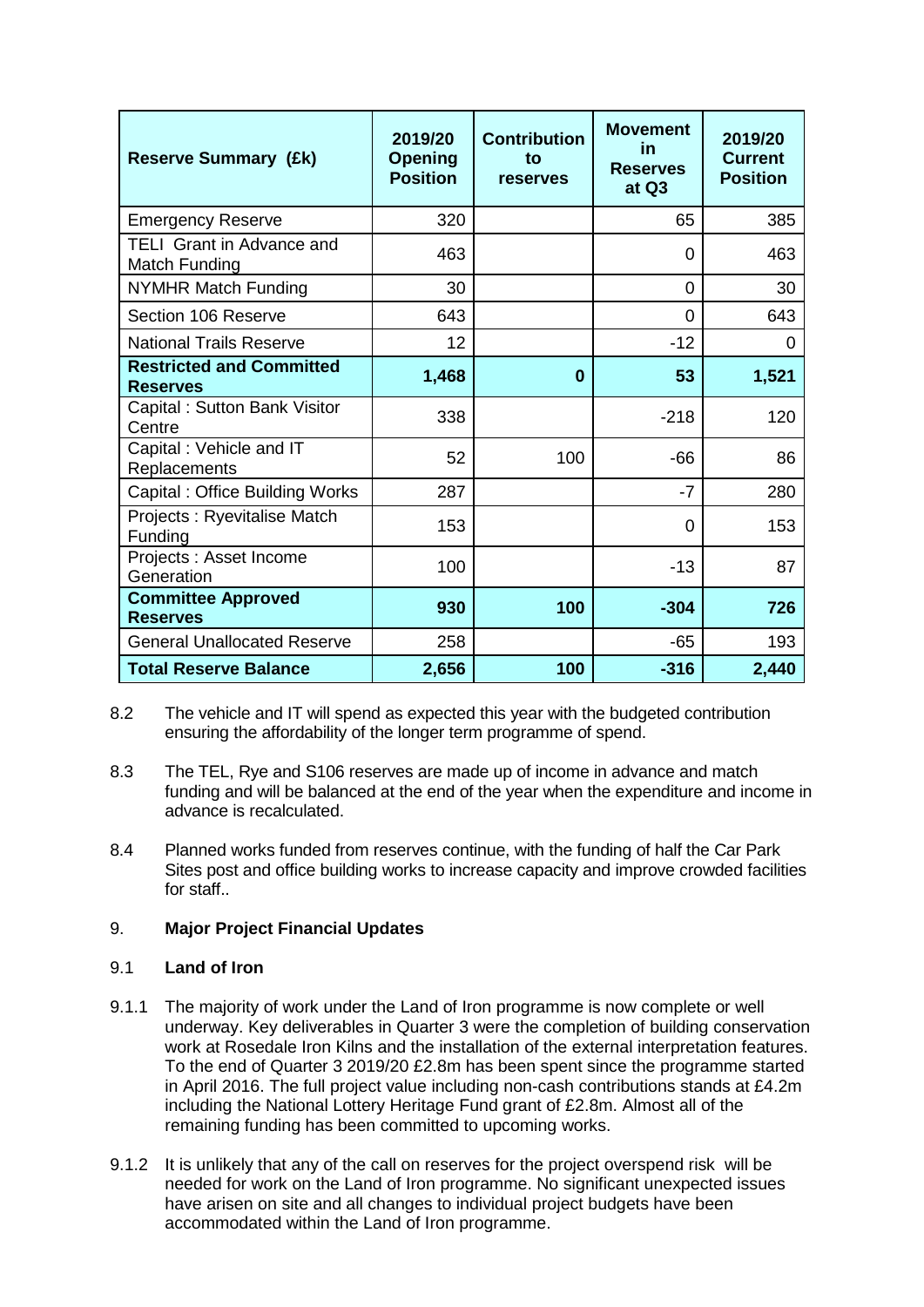## 9.2 **Ryevitalise**

- 9.2.1 Ryevitalise runs from 1 June 2019 31 August 2023. Total cost £3,397,800 with £320,000 of this made up of in-kind / non cash contributions.
- 9.2.2 **Key deliverables in Q3**: Conservation capital works are underway at the majority of the Year 1 Conservation Agreement sites and a contract has been awarded to EnviroCentre Ltd. to assess 15 in-channel structures in early spring 2020. The education programme has been finalised and five primary schools have been engaged, with two afterschool activities confirmed for next quarter. Community Groups including natural history and local history societies have been engaged with interest expressed for volunteering and data sharing. 10 new Ryevitalise volunteers have been signed up this quarter and taken part in a practical conservation task. The first Steering Group meeting was held and the Ryevitalise Launch week has been confirmed for 25-29 May 2020.
- 9.2.3 **Spend:** Just over £45.5K (cash) has been spent from October December 2019, principally on salary and IT/office costs, as well as our first grant claim for a Conservation Woodland Agreement. The total budget spend to-date is £86K (including non-cash).
- 9.2.4 **Income:** The 'Blue Corridors' ERDF expression of interest (to try to secure £200K of match funding) has been approved and a full application is being drafted for submission by mid end of March 2020.
- 9.2.5 In December the Partnership secured an additional £9,413 in partnership with the National Peaks Partnerships and Forest Holidays via Black Friday campaign – bringing the total cash match figure secured since stage 2 submission to £25,195;

| <b>Partner</b>                                      | Match contribution (£) |
|-----------------------------------------------------|------------------------|
| Woodland Trust (due to sign up as official partner) | 8,432                  |
| <b>Environment Agency</b>                           | 5,620                  |
| <b>Howardian Hills AONB</b>                         | 649                    |
| Natural England                                     | 649                    |
| <b>East Yorkshire Rivers Trust</b>                  | 432                    |
| <b>Forest Holidays</b>                              | 9,413                  |
| <b>Totals</b>                                       | 25,195                 |

- 9.2.6 **Risk:** Due to the sustained wet weather experienced throughout autumn 2019 some Agreement holders have been advised not to commence practical works at this stage to avoid soil compaction or water quality issues.
- 9.2.7 **Recruitment:** The final year one post to undertake practical field work and coordination of volunteers and apprentices will be advertised in early Q4.

## 9.3 **Sutton Bank Project**

- 9.3.1 The funding bid to ERDF for the Sutton Bank project has been successful. This is a 100% funded scheme to the value of £745k which will deliver cycling trails, dark skies hide and additional car parking to facilitate this.
- 9.3.2 It is expected that the project will commence in March 2020.
- 9.3.3 Assurances have been sought and obtained from the RPA over the security of the funding in the context of EU withdrawal and a new Parliament. Additional comfort has also been given by written agreement that the final deadline for final claims is in September 2021.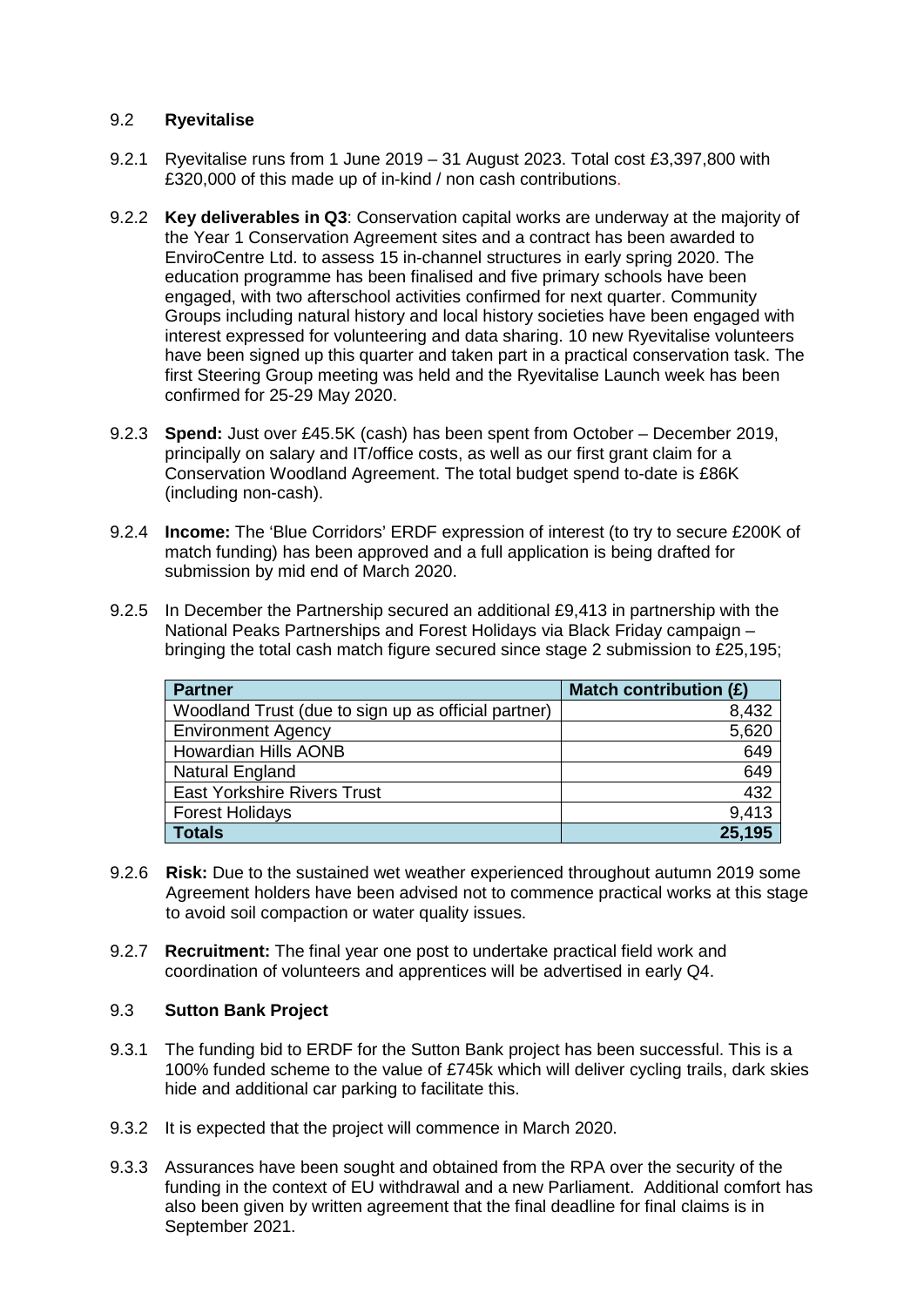#### 10. **Waivers and Virements**

- 10.1 There were two further waivers in Quarter 3 which are detailed in **Appendix 3**.
- 10.2 There have been no virements over £50k in the year to date to report to FRASC.

#### 11. **Conclusion**

- 11.1 At the end of quarter 3, the forecast indicates that we expect a planned surplus of £126k. This has been mainly generated from four key areas, wildlife connectivity, local plan, planning application fees and lower spend in contracted in services. These underspends are being purposely held in order to help mitigate any potential risk from the uncertainties around DEFRA grant and the pay award in next year's budget.
- 11.2 Members should note the total staff cost is expected to be just 39% of total spend.
- 11.3 Good progress on the Ryevitalise and Land of Iron projects in quarter 3 and excellent news on the success of the Sutton Bank project bid. The latter is the 14th successful funding bid out of 15. The External funding paper discusses the reasons behind this with a view to the development of the next Business Plan.

#### 12. **Recommendations**

12.1 That Members approve the report.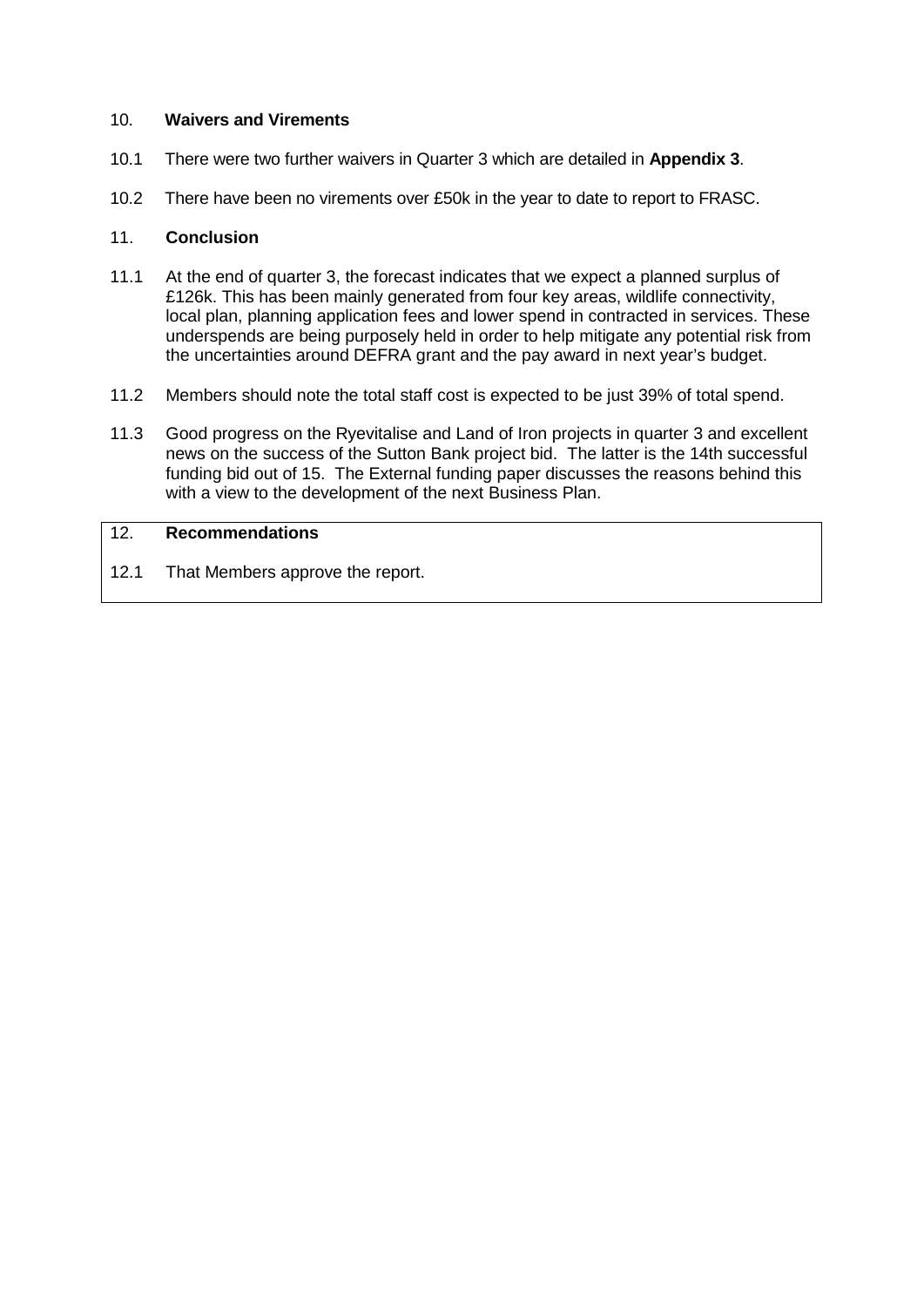| Appendix 1: 2019/20 Income and Expenditure Summary as at 31 December 2019 |                             |                             |                               |                                   |                                        |                                   |                                                                                                                                                                                                                                                                       |  |
|---------------------------------------------------------------------------|-----------------------------|-----------------------------|-------------------------------|-----------------------------------|----------------------------------------|-----------------------------------|-----------------------------------------------------------------------------------------------------------------------------------------------------------------------------------------------------------------------------------------------------------------------|--|
|                                                                           | <b>Budget</b><br><b>YTD</b> | <b>Actual</b><br><b>YTD</b> | <b>Variance</b><br><b>YTD</b> | <b>Full Year</b><br><b>Budget</b> | <b>Full</b><br>Year<br><b>Forecast</b> | <b>Outturn</b><br><b>Variance</b> | <b>Commentary (main variances)</b>                                                                                                                                                                                                                                    |  |
|                                                                           | <b>Dec-19</b>               | <b>Dec-19</b>               | <b>Dec-19</b>                 | 2019/20                           | 2019/20                                | 2019/20                           |                                                                                                                                                                                                                                                                       |  |
|                                                                           | £                           | £                           | £                             | £                                 | £                                      | £                                 |                                                                                                                                                                                                                                                                       |  |
| <b>Income</b>                                                             |                             |                             |                               |                                   |                                        |                                   |                                                                                                                                                                                                                                                                       |  |
| <b>Natural</b><br>Environment                                             | 221                         | 215                         | $-6$                          | 701                               | 707                                    | 6                                 | Higher income expected from Levisham<br>estate.                                                                                                                                                                                                                       |  |
| <b>Cultural Heritage</b>                                                  | 612                         | 645                         | 33                            | 1200                              | 1,200                                  | $\Omega$                          |                                                                                                                                                                                                                                                                       |  |
| Recreation<br>Management                                                  | 562                         | 520                         | $-42$                         | 724                               | 694                                    | $-30$                             | Lower car park income £45k partly offset<br>by income from NYCC UUR project (£14k)<br>which has corresponding expenditure.                                                                                                                                            |  |
| Promoting<br>Understanding                                                | 299                         | 352                         | 53                            | 366                               | 425                                    | 59                                | Higher retail and gallery income from<br>increased sales (£48.5k), offset by slightly<br>lower income from education due to<br>shortage of finances in schools £3.5k.<br>Three new small externally funded<br>projects with corresponding expenditure<br>$(E14.6k)$ . |  |
| Rangers and<br>Volunteers                                                 | 3                           | 11                          | 8                             | 4                                 | $9\,$                                  | 5                                 | Income for the Cod Beck post £5k - not<br>budgeted.                                                                                                                                                                                                                   |  |
| Development<br>Management                                                 | 201                         | 311                         | 110                           | 285                               | 409                                    | 124                               | Income from large application £81.5k and<br>recovery of court costs for an enforcement<br>case £42.6k.                                                                                                                                                                |  |
| <b>Forward Planning</b>                                                   | $\overline{0}$              | $\overline{0}$              | $\overline{0}$                | 35                                | 35                                     | $\overline{0}$                    |                                                                                                                                                                                                                                                                       |  |
| Corporate and<br><b>Democratic Core</b>                                   | 57                          | 46                          | $-11$                         | 88                                | 70                                     | $-18$                             | Lower sponsorship and third party working<br>income (£22k) partly offset by higher<br>investment income £5k.                                                                                                                                                          |  |
| <b>DEFRA Grant</b>                                                        | 3,286                       | 3,286                       | $\overline{0}$                | 4,382                             | 4,382                                  | $\overline{0}$                    |                                                                                                                                                                                                                                                                       |  |
| <b>Total Function</b><br><b>Income</b>                                    | 5,241                       | 5,386                       | 145                           | 7,785                             | 7,931                                  | 146                               |                                                                                                                                                                                                                                                                       |  |
| S106<br>Compensation &<br>Mitigation                                      | 1,662                       | 1,523                       | $-139$                        | 1,662                             | 1,523                                  | $-139$                            | Income adjusted in line with expenditure                                                                                                                                                                                                                              |  |
| <b>Total Income</b>                                                       | 6,903                       | 6,909                       | $6\phantom{1}$                | 9,447                             | 9,454                                  | $\overline{7}$                    |                                                                                                                                                                                                                                                                       |  |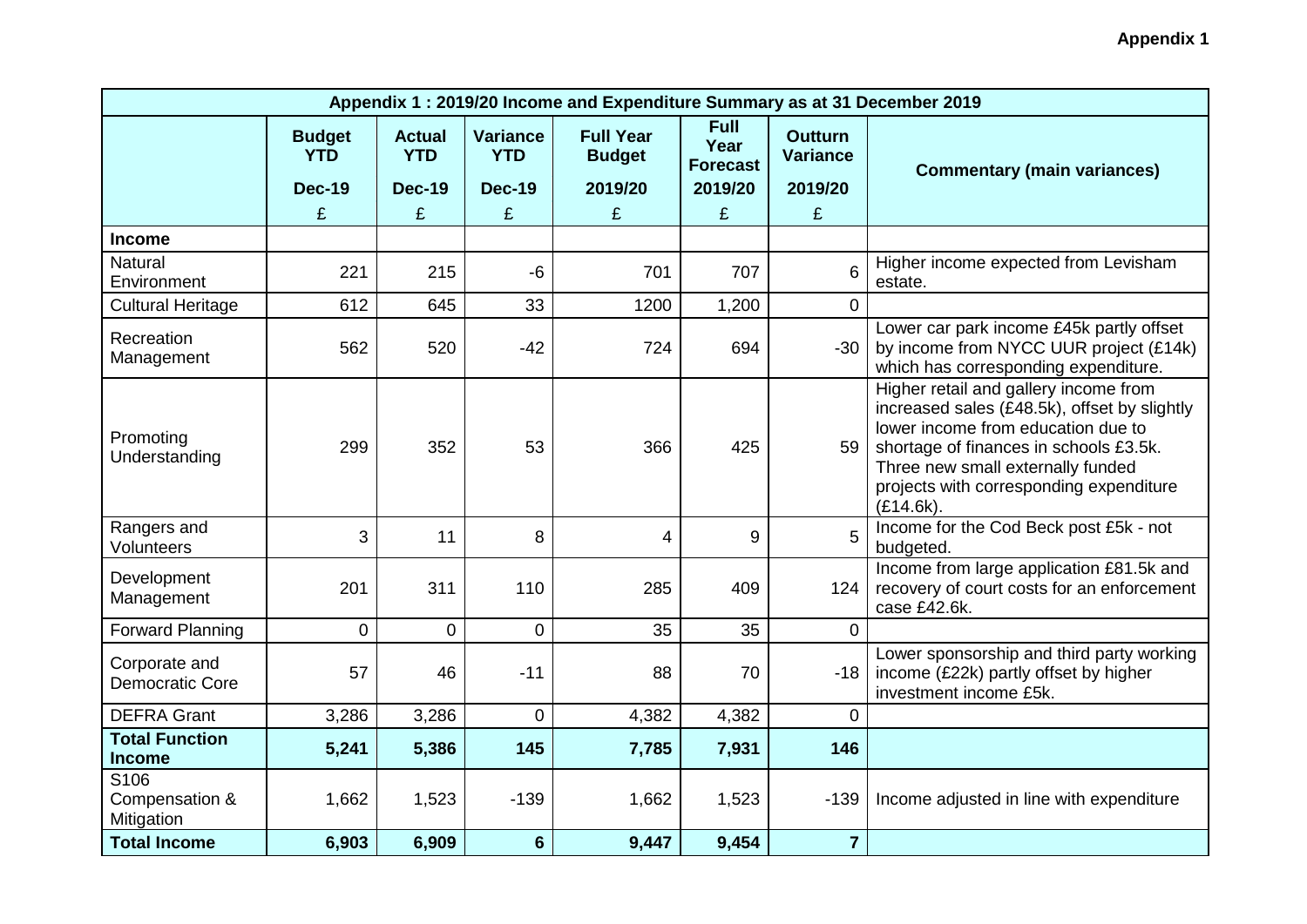| <b>Expenditure</b>                               |          |          |                |          |          |                |                                                                                                                                                                                                                                      |
|--------------------------------------------------|----------|----------|----------------|----------|----------|----------------|--------------------------------------------------------------------------------------------------------------------------------------------------------------------------------------------------------------------------------------|
| <b>Natural</b><br>Environment                    | $-375$   | $-386$   | $-11$          | $-1,396$ | $-1,334$ | 62             | Wildlife Connectivity underspend £60k to<br>cover 2020/21 budget risk plus small<br>underspends on conservation agreements<br>and traditional boundary scheme.                                                                       |
| <b>Cultural Heritage</b>                         | $-1,282$ | $-1,035$ | 247            | $-1,424$ | $-1,424$ | $\overline{0}$ |                                                                                                                                                                                                                                      |
| Recreation<br>Management                         | $-680$   | $-673$   | $\overline{7}$ | $-1,233$ | $-1,247$ | $-14$          | New unbudgeted project in year - NYCC<br>UUR (£14.4k) - offset in income.                                                                                                                                                            |
| Promoting<br>Understanding                       | $-878$   | $-950$   | $-72$          | $-1,400$ | $-1454$  | $-54$          | Higher sales mean increase in costs of<br>merchandise (£40k) plus external funded<br>projects in year as per income £14.6k.                                                                                                          |
| Rangers and<br>Volunteers                        | $-491$   | $-476$   | $-15$          | $-820$   | $-807$   | 13             | Underspend on staffing expected due to<br>vacancies.                                                                                                                                                                                 |
| Development<br>Management                        | $-401$   | $-425$   | $-24$          | $-714$   | $-812$   | $-98$          | Increased costs associated with the large<br>application (£50k) and the enforcement<br>case (£48k). Both also have associated<br>income.                                                                                             |
| <b>Forward Planning</b>                          | $-195$   | $-125$   | 70             | $-368$   | $-342$   | 26             | Local plan staff and inspection<br>underspend (£20k) plus lower spend on<br>tourism surveys (£6k). Underspend to help<br>mitigate 2020/21 budget risk.                                                                               |
| Corporate and<br>Democratic Core                 | $-996$   | $-967$   | 29             | $-430$   | $-385$   | 45             | Lower spend with contracted in services<br>being held as surplus to mitigate 2020/21<br>budget risk £25k. Lower inflation<br>contingency required to date £15k.<br>Additional spend on the National Park<br>Review not required £5k. |
| <b>Total Function</b><br><b>Expenditure</b>      | $-5,298$ | $-5,037$ | 261            | $-7,785$ | $-7,805$ | $-20$          |                                                                                                                                                                                                                                      |
| S <sub>106</sub><br>Compensation &<br>Mitigation | $-1,153$ | $-801$   | 352            | $-1,662$ | $-1,523$ | 139            | Lower spend expected in core policy D<br>and archaeology.                                                                                                                                                                            |
| <b>Total Expenditure</b>                         | $-6,451$ | $-5,838$ | 613            | $-9,447$ | $-9,328$ | 119            |                                                                                                                                                                                                                                      |
| Tfr to $(+)$ / from $(-)$<br><b>Reserves</b>     |          |          | 619            |          |          | 126            | Planned surplus in view of unknown<br>2020/21 settlement.                                                                                                                                                                            |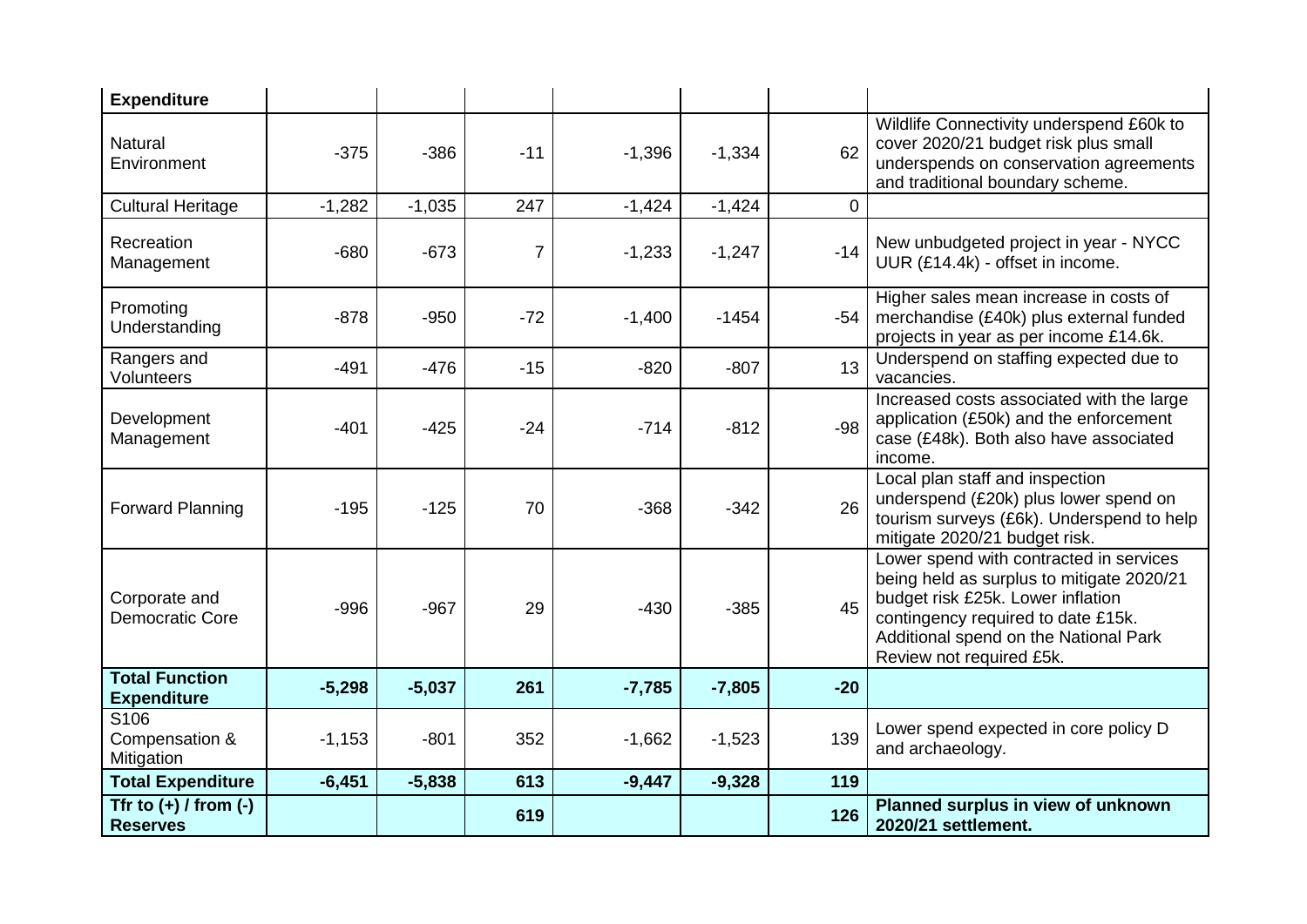|                                                         | <b>Profiled</b><br><b>Budget</b><br><b>Dec 19</b> | <b>Actual</b><br>at Dec<br>19 | <b>Variance</b><br>at Dec<br>19 | <b>Full</b><br>Year<br><b>Budget</b><br>2019/20 | <b>Full</b><br>Year<br><b>Forecast</b><br><b>Outturn</b><br>2019/20 | <b>Outturn</b><br><b>Variance</b> |
|---------------------------------------------------------|---------------------------------------------------|-------------------------------|---------------------------------|-------------------------------------------------|---------------------------------------------------------------------|-----------------------------------|
| <b>Expenditure Type</b>                                 | £k                                                | £k                            | £k                              | £k                                              | £k                                                                  | £k                                |
| Employees (excluding S106 staff)                        | (2,740)                                           | (2,837)                       | (97)                            | (3,640)                                         | (3,627)                                                             | 13                                |
| Premises                                                | (274)                                             | (286)                         | (12)                            | (371)                                           | (371)                                                               | $\mathbf 0$                       |
| Transport                                               | (156)                                             | (140)                         | 16                              | (206)                                           | (206)                                                               | $\overline{0}$                    |
| <b>Supplies and Services</b>                            | (1, 913)                                          | (1,589)                       | 324                             | (3, 223)                                        | (3, 301)                                                            | (78)                              |
| <b>Third Party Payments</b>                             | (215)                                             | (185)                         | 30                              | (345)                                           | (300)                                                               | 45                                |
| Section 106 Expenditure                                 | (1, 153)                                          | (801)                         | 352                             | (1,662)                                         | (1,523)                                                             | 139                               |
| <b>Total Expenditure</b>                                | (6, 451)                                          | (5,838)                       | 613                             | (9, 447)                                        | (9,328)                                                             | 119                               |
|                                                         |                                                   |                               |                                 |                                                 |                                                                     |                                   |
| <b>Income Type</b>                                      |                                                   |                               |                                 |                                                 |                                                                     |                                   |
| Other External Grants (Excluding DEFRA)                 | 806                                               | 762                           | (44)                            | 1,787                                           | 1,815                                                               | 28                                |
| <b>Retail Sales</b>                                     | 175                                               | 221                           | 46                              | 207                                             | 255                                                                 | 48                                |
| Planning Fee Income (including planning S106<br>income) | 201                                               | 311                           | 110                             | 285                                             | 409                                                                 | 124                               |
| Car Park Income                                         | 440                                               | 397                           | (43)                            | 511                                             | 466                                                                 | (45)                              |
| <b>Donations</b>                                        | 11                                                | 21                            | 10                              | 15                                              | 15                                                                  | $\overline{0}$                    |
| Other Income                                            | 225                                               | 317                           | 92                              | 276                                             | 262                                                                 | (14)                              |
| Match Funding                                           | 82                                                | 45                            | (37)                            | 277                                             | 277                                                                 | $\mathbf 0$                       |
| <b>Capital Receipts</b>                                 | 0                                                 | 9                             | 9                               | 15                                              | 15                                                                  | $\mathbf 0$                       |
| <b>Investment Income</b>                                | 15                                                | 17                            | $\overline{2}$                  | 30                                              | 35                                                                  | 5                                 |
| Section 106 Income                                      | 1,662                                             | 1,523                         | (139)                           | 1,662                                           | 1,523                                                               | (139)                             |
| <b>DEFRA GRANT</b>                                      | 3,286                                             | 3,286                         | 0                               | 4,382                                           | 4,382                                                               | $\mathbf 0$                       |
| <b>Total Income</b>                                     | 6,903                                             | 6,909                         | 6                               | 9,447                                           | 9,454                                                               | $\overline{7}$                    |